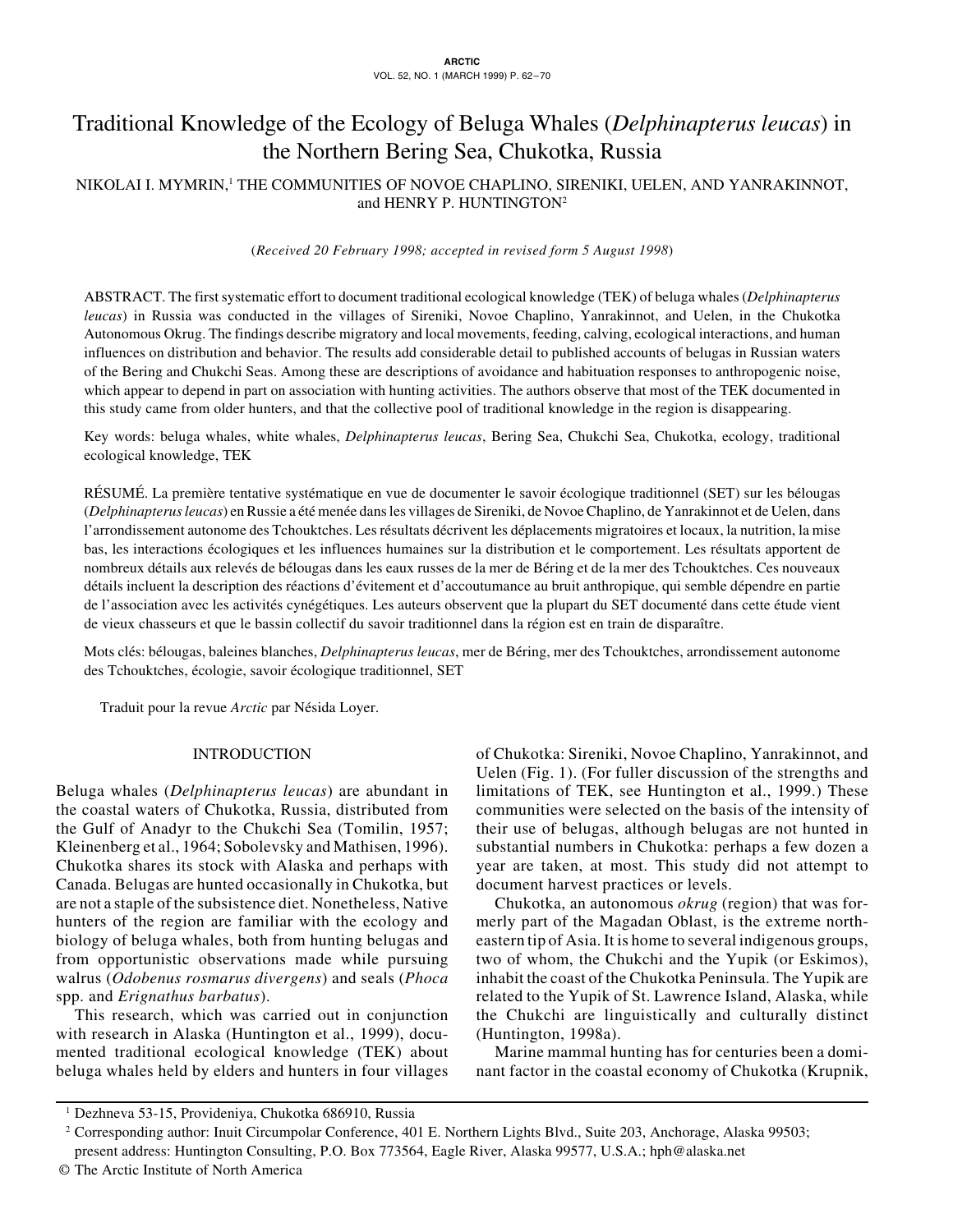

FIG. 1. Locations of study, eastern Chukotka.

1994), which shares species and stocks of marine mammals with Alaska. Bowhead (*Balaena mysticetus*) and gray whales (*Eschrichtius robustus*), beluga whales, walrus, polar bear (*Ursus maritimus*), and seals, as well as migratory ducks and geese (various spp.), are hunted on both sides of the Bering Strait. Under the Soviet system of collectivization, farms to raise arctic foxes (*Alopex lagopus)* were established in most villages, and much marine mammal meat and blubber was harvested for the foxes (Sander, 1992).

#### METHODS

The method used in this study is the semi-directive interview, as described in greater detail in Huntington (1998b) and Huntington et al. (1999). The interviews were conducted by Mymrin. He traveled to Sireniki, Novoe Chaplino, and Yanrakinnot in the spring of 1995 to plan the fieldwork, identify participants, and conduct interviews, primarily with individual participants. The review sessions took place in the winter and spring of 1996, and participants were also able to send comments on the draft to Mymrin.

While logistics made it impossible for Mymrin himself to conduct fieldwork in Uelen, Vasili I. Iorelo, a Chukchi from Uelen and past collaborator with Mymrin, was willing to undertake the research. This arrangement allowed us to obtain some information about belugas from another, and more remote, area of Chukotka, and it is perhaps a replicable way of obtaining information from very remote areas. In all cases, in accordance with established ethical principles (Interagency Arctic Research Policy Committee, 1992), participants signed release forms indicating their willingness to take part in the research.

The participants in the project were selected with the help of the community council and elders in each village. Mymrin began the research with group or individual interviews, recording them on tape. Later, he prepared printed reports and returned these to the participants for corrections and additions. Following this review, he again conducted individual interviews, asking questions to clarify and expand what was in the report. During this stage, some of the hunters wrote to him and submitted additional notes. This information has been added to the relevant sections of the report. Huntington and Mymrin (1996) include the text of these contributions along with descriptions of the participants and their experiences.

#### RESULTS

To avoid duplicating information in the presentation of results, we have combined the data from the four communities in which this study was conducted, identifying the particular site only when pertinent or when discrepancies were noted.

# *The Communities*

Sireniki is located on the Bering Sea at the mouth of the Sirenek-Keyvuk River (Fig. 2). It is an ancient Yupik settlement, and the present location has been occupied for several centuries. Sireniki hunters are familiar with the coast from Cape Chukotskiy to Kurupka, and some of the participants had experience in the Kresta Bay area to the west, and in the Seniavin Strait area to the east (Fig. 4).

Novoe Chaplino is located on the north shore of Tkachen Bay (Fig. 3). It was built in 1958, relocating the village from Cape Chaplin and consolidating other small settlements. In 1993, the village population was 497. Novoe Chaplino hunters are familiar with the area from Arakamchechen Island (Fig. 4) in the north to Cape Chukotskiy in the south. This area reflects, in part, the range of places in which the participants lived before the relocation and consolidation of the village in 1958.

Yanrakinnot is located on the northern mainland shore of Seniavin Strait, at the mouth of the Marich River (Fig. 4). Its population in 1989 was 473. The hunters from Yanrakinnot are familiar with the local area, from Chechekuyim Strait (Fig. 3) in the south to Cape Nygligan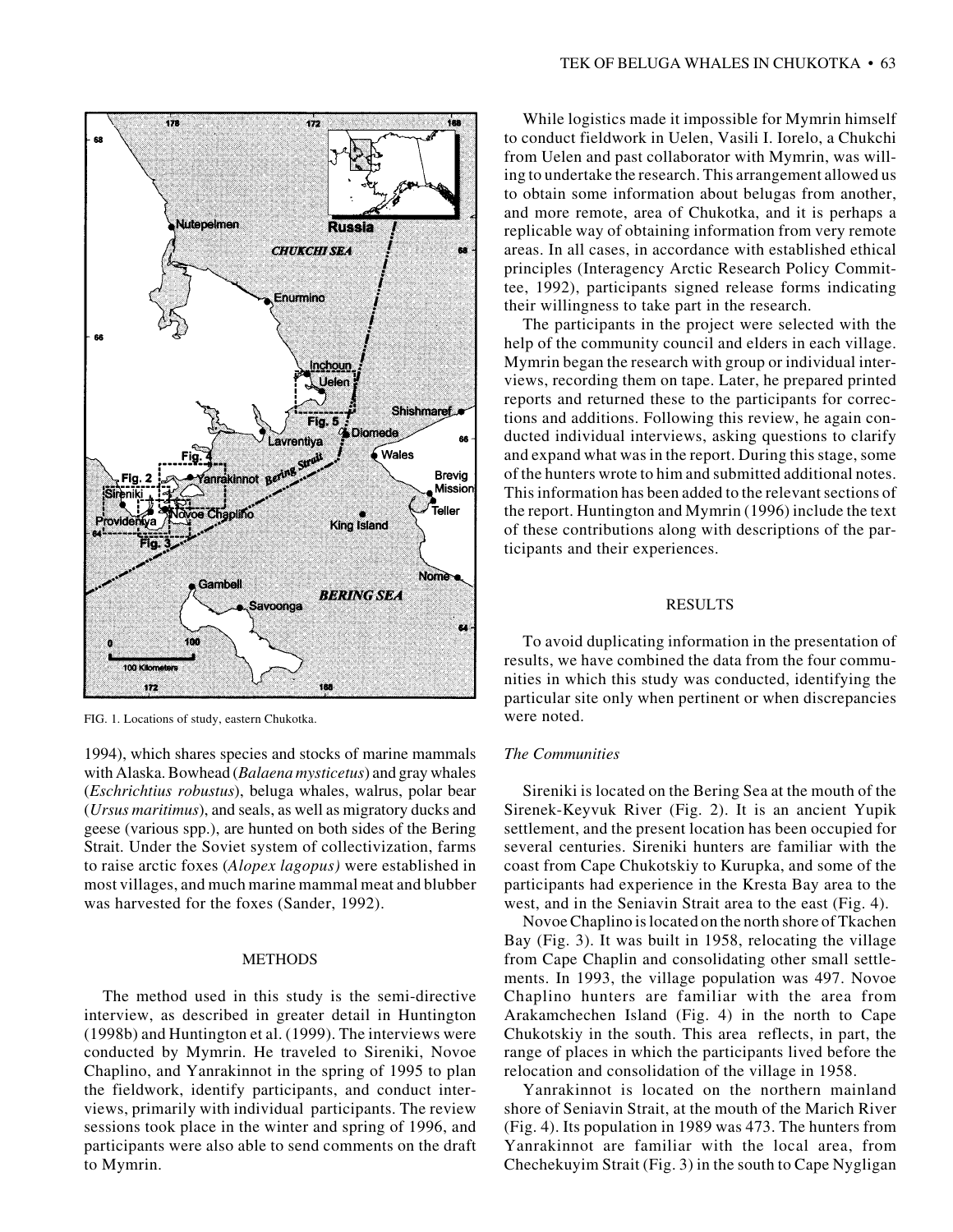

FIG. 2. Spring and fall movements and feeding areas of belugas near Sireniki.

and farther to the north. They hunt in Seniavin Strait and Penkignei Bay, and around Arakamchechen and Yttigran Islands. The participants are also familiar with other areas; during their travels they have seen belugas in the Anadyr River (approximately 450 km west of Provideniya) and near the mouth of Provideniya Bay.

Uelen is the largest village on the northern coast of Chukotka (Fig. 5). In 1989, its population was 1034. The area around Uelen includes the western Bering Strait and the coast of the Chukotka Peninsula extending along the Bering and Chukchi Seas.

## *Distribution and Migration*

In spring, the belugas migrate east and north along the coast of Chukotka. The migration may begin as early as March and extend until June. The belugas typically migrate close to shore, but their movement is influenced by the extent of the sea ice. If there is much pack ice, the migration is close to shore; if there is open water, the animals may be as far as  $8-10$  km offshore. Only when extensive ice fields are encountered do the belugas turn back, delaying the spring migration.

Most belugas observed during the spring migration are adults. Few young are seen, though perhaps they follow a different route. The adults usually migrate in groups of five to ten whales. Sometimes, larger groups of up to 100 belugas can be seen, and these may include younger belugas. Single belugas are usually white (i.e., adult) and male. At Uelen, males are the first to arrive, followed by females and young.

The belugas typically do not stay long in the Sireniki area (Fig. 2), although if arctic cod (*Boreogadus saida*) are abundant, large numbers of belugas may stay between Cape Yakun and Cape Ulakhpak to feed. In the Novoe Chaplino area (Fig. 3), most belugas pass in May. They are usually observed from the ice edge in Tkachen Bay, since the bay itself is usually ice covered at this time of year. In spring, belugas usually feed at the ice edge near Alayon, northeast of Yanrakinnot (Fig. 4). In May and June, they feed at the edge, swimming in both directions, though by June they are usually moving to the northeast. In some years, belugas are not seen, as was the case in 1994. At Uelen (Fig. 5), belugas migrate along Cape Peek and Cape Vostochnyi.

Few belugas are seen in summer near any of the communities. They do not appear every year, and when they do arrive, they are usually males traveling alone. In fall, belugas migrate south and west beginning in September. The main fall migration takes place in October and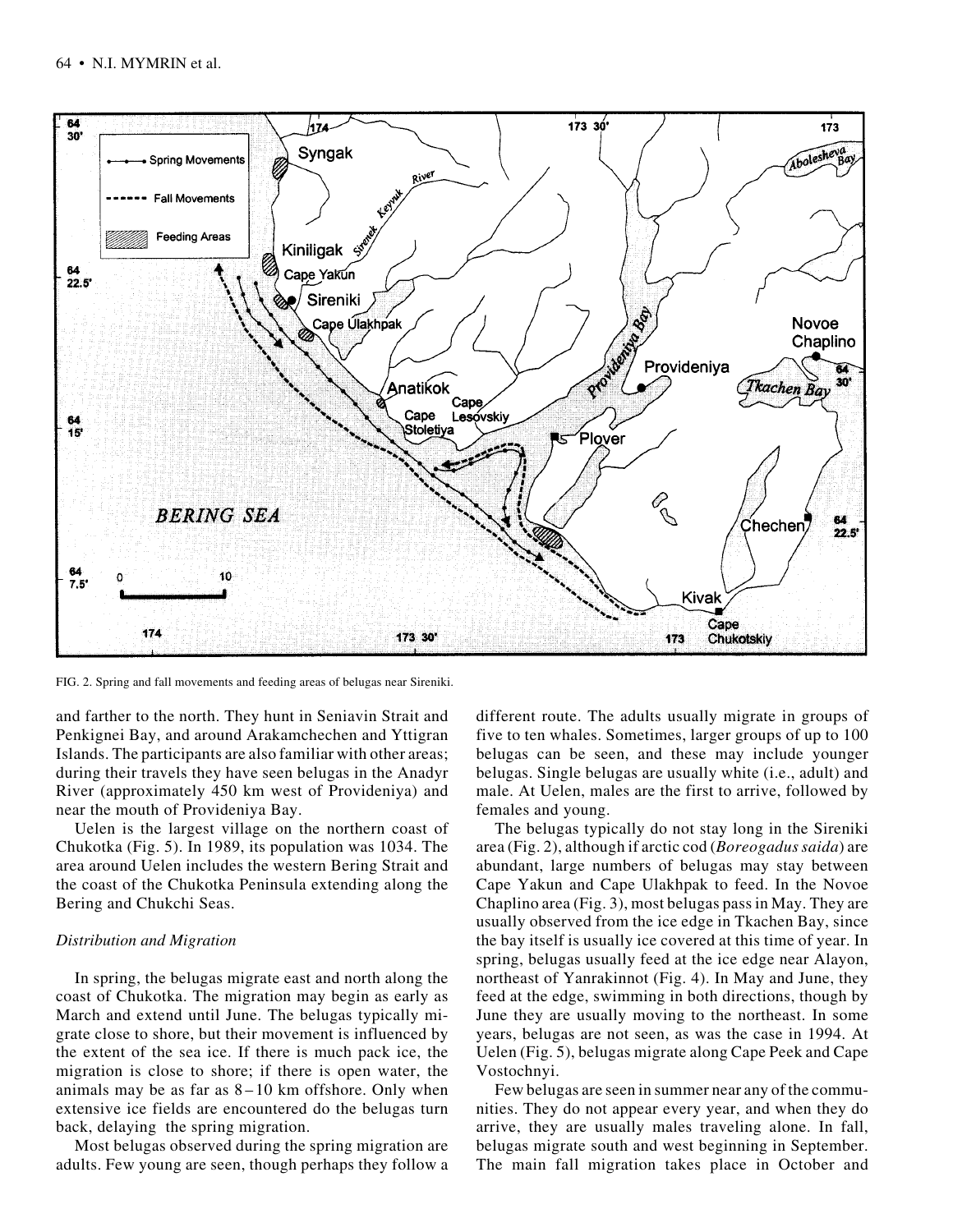

FIG. 3. Beluga sightings by season near Novoe Chaplino.

November, when bowhead whales are also migrating south and west. The beluga migration can continue into December, though at Uelen it typically ends with the formation of new sea ice in late November.

Group size varies along the coast. At Uelen (Fig. 5), belugas migrate south along the coast in small groups of five to seven. Females travel separately with their calves. Gray belugas travel in groups of two or three animals. On 24 November 1995, one Yanrakinnot hunter saw approximately 300 gray and black belugas moving as a group. They had come from southern Seniavin Strait, to Penkignei Bay, and then east into the open sea (Fig. 4). At Novoe Chaplino, the fall groups are mostly adult white belugas, but gray and black young belugas often accompany them. Fall groups of belugas can number 500 or more and typically migrate 10–15 km offshore. At Sireniki, the belugas are typically in larger groups than in spring, up to 15–20 animals early in the fall, with still larger and more frequent groups later. More belugas are seen in fall than in spring, including far more young.

During the fall migration, beluga movements are often associated with the distribution of fish. At Yanrakinnot in October, the belugas sometimes come into Penkignei Bay (Fig. 4), remaining there for a few days. In November 1994, there were many belugas in Chechekuyim Strait

(Fig. 3). Such concentrations are usually associated with large numbers of arctic cod. At Novoe Chaplino, the belugas follow fish, primarily arctic char (*Salvelinus alpinus*). When the char appear, the belugas appear also.

In winter, from January to March, belugas are seen in some years in the Sireniki area (Fig. 2), usually moving to the east. Their appearance depends on the presence of arctic cod. Belugas appear near Novoe Chaplino in winter when arctic char are present (Fig. 3). They have been observed near the entrance to Tkachen Bay, at Chechen and Cape Sivolkut, and off Kivak. In winter, small groups are composed of adult belugas, while larger groups also include young belugas. If the char travel under the shore ice, the belugas leave the area, since they cannot swim too far under the ice. The char frequently come to this area in January, and belugas are often observed at this time.

In winter, belugas occasionally appear in the Yanrakinnot area, though not every year. When they do arrive it is because there are arctic cod in the area. When the cod swim under the shore ice and beyond the reach of the belugas, the belugas leave the area again, usually heading south. These groups of belugas range from 10 to 100 animals. Where they come from at this time of year is unknown, although belugas have been seen in December near the mouth of Provideniya Bay. At Uelen, large males sometimes appear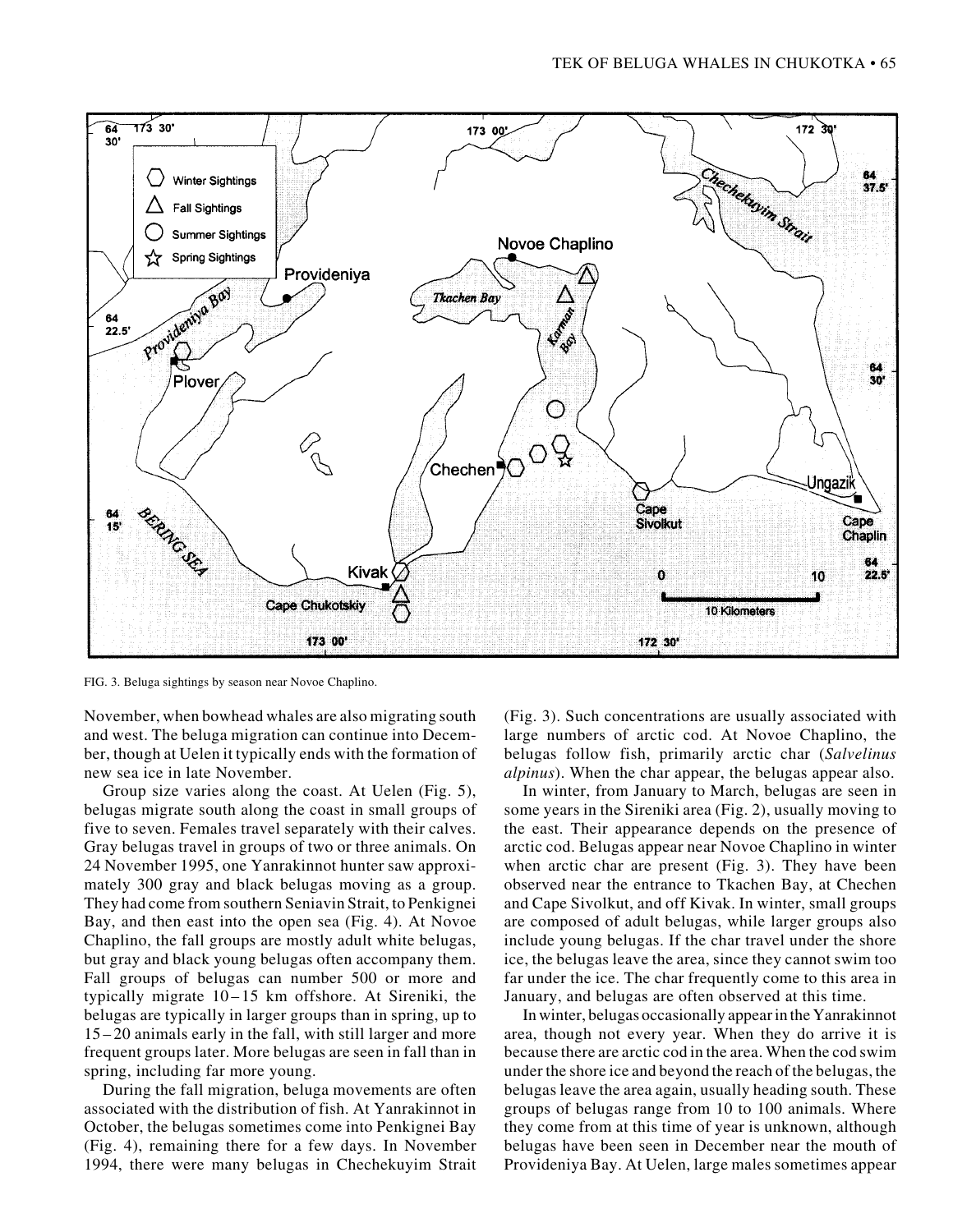

FIG. 4. Seasonal movements, feeding areas, and ice entrapment of belugas near Yanrakinnot, showing winter ice edge.

in winter, feeding on arctic char near the ice edge (Fig. 5). At times when the Bering Strait is ice-free, the belugas are seen on both the north and the south sides of the Chukotka Peninsula.

The only difference in distribution or migration noted between 20–30 years ago and today is that fewer belugas are seen today in the Sireniki area. This change may be due to increased noise in the village area, which keeps belugas further offshore and out of sight of people. Another possible cause is a decline in local fish abundance. No changes were noted in the other communities.

## *Natural History*

Belugas eat a variety of fishes, including arctic cod, arctic char, tomcod (*Elginus gracilis*), herring (*Clupea pallasi*), capelin (*Mallotus villosus*), and smelt (*Osmerus mordax*), all of which have been found in beluga stomachs. Invertebrates are found in the stomachs of young belugas only. When the large group of belugas was trapped in the ice in Seniavin Strait in 1984–85 (Fig. 4; see below), sculpins (*Cottus* spp., *Myoxocephalus quadricornis*) were found in their stomachs.

Differences in fish distribution and abundance are the likely cause of different feeding patterns among the four

study areas. In Sireniki, the most common prey species is arctic cod. Although in some cases beluga stomachs are found empty, belugas are known to come to the area when arctic cod are present. The coast near Sireniki is straight, without bays, and the strong coastal current limits the extent of shore ice, which limits the number of fish. Thus belugas do not typically stay long in the area. At Novoe Chaplino, arctic char is the only fish found in belugas' stomachs. In early March 1995, three belugas were taken, and all had arctic char in their stomachs when the hunters checked. At Uelen, as well, belugas feed mostly on arctic char. Their stomachs in spring and fall contain only arctic char.

Belugas are known to drive fish into shore, or into lagoons or river mouths. One winter in the late 1980s, some belugas arrived near Cape Yakun (Fig. 2). The belugas drove arctic cod so far in towards shore that Sireniki residents could catch the fish in their nets. In 1950, many belugas came to the Kivak area near Novoe Chaplino (Fig. 3). There were a lot of fish, and the waves from the ocean threw them onto the shore. Hunters caught arctic char with landing nets. The belugas were pushing the fish toward shore: since there was no ice, the belugas were able to come very close. Hunters were able to take 10 or 12 belugas. The belugas stayed in the area for two days.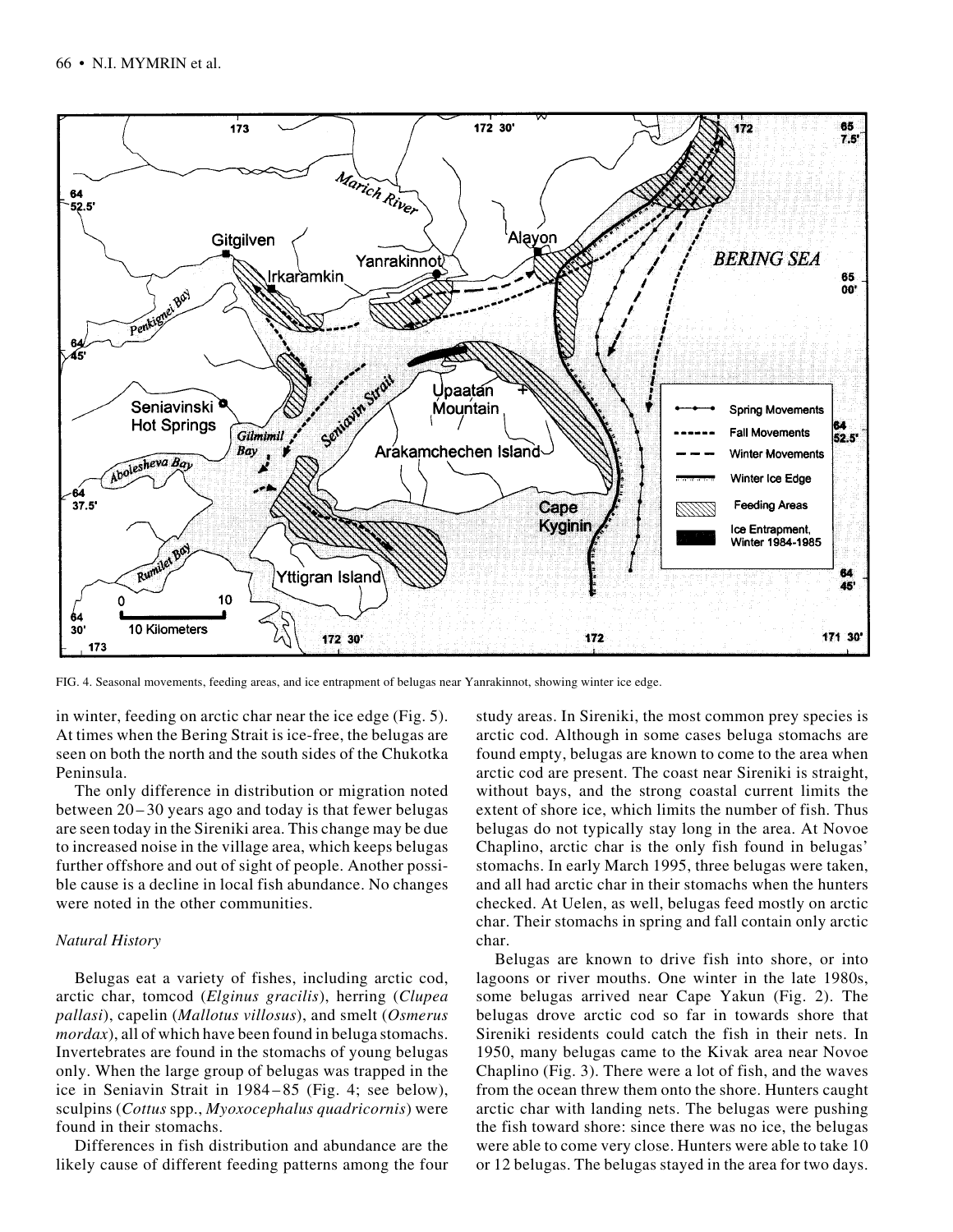

FIG. 5. Spring and fall movements and feeding areas of belugas near Uelen, showing winter ice edge.

When feeding at the ice edge, the belugas dive under the ice in groups. Typically, they stay under the ice for five to seven minutes, though they may stay under for ten minutes. During migration, typical dive times are shorter, five minutes or less. Belugas in the Yanrakinnot area feed near the ice edge in spring (Fig. 4) and in various areas in autumn and at other times of the year. The most regular area is between eastern Arakamchechen Island and Alayon, along the spring ice edge and under the ice.

While feeding, belugas emit whistles audible to people nearby. When sated, they sleep at the surface. When belugas are migrating they swim in one direction and disappear quickly, but when they are feeding, they swim and dive in different directions, though they may often return to breathe at the same place while feeding under the ice.

Belugas feed in groups, unlike seals. During feeding, they spy-hop when chasing fish. Belugas also sometimes feed in association with seals. It may be that the seals locate the fish first, since the dark seals do not scare the fish as the highly visible white belugas do. (The skin of adult belugas changes from yellow to white around June.) When belugas are feeding, other animals, including seals and birds, can often be seen in the area. Fish are often seen jumping out of the water while being chased by belugas.

Mating takes place in the fall. The male belugas whistle underwater, like bowhead whales. The females respond to the whistle, and come to mate with the males. Pregnant animals are rarely caught. One pregnant female was taken near Uelen in April, but there have been no observations of places where females give birth. Calves are black in color and feed on milk. Some harvested females have had milk. Calves keep to a position behind the mother, and they breathe, feed, and dive under ice in unison. Females with calves are usually seen in big groups of belugas. A cowcalf pair has never been seen alone. When the calves turn gray, they separate from their mothers. This usually happens when the calf is two years old.

Young belugas can stay under water for approximately as long as adults can, which can be up to 10 minutes. After surfacing, belugas breathe 7 to 12 times, and the sprays can go up to 30–50 cm. Sleeping belugas are sometimes seen near the ice edge. Belugas sleep (or rest) on the surface, sometimes several together. One hunter saw belugas sleeping, keeping their snouts on the ice. They were not moving, and stayed there for seven or eight minutes until something scared them and they dived under the ice.

Belugas produce a variety of sounds. Whistling can signal danger; it sometimes resembles the noise a sea gull makes. Belugas also make noises while swimming through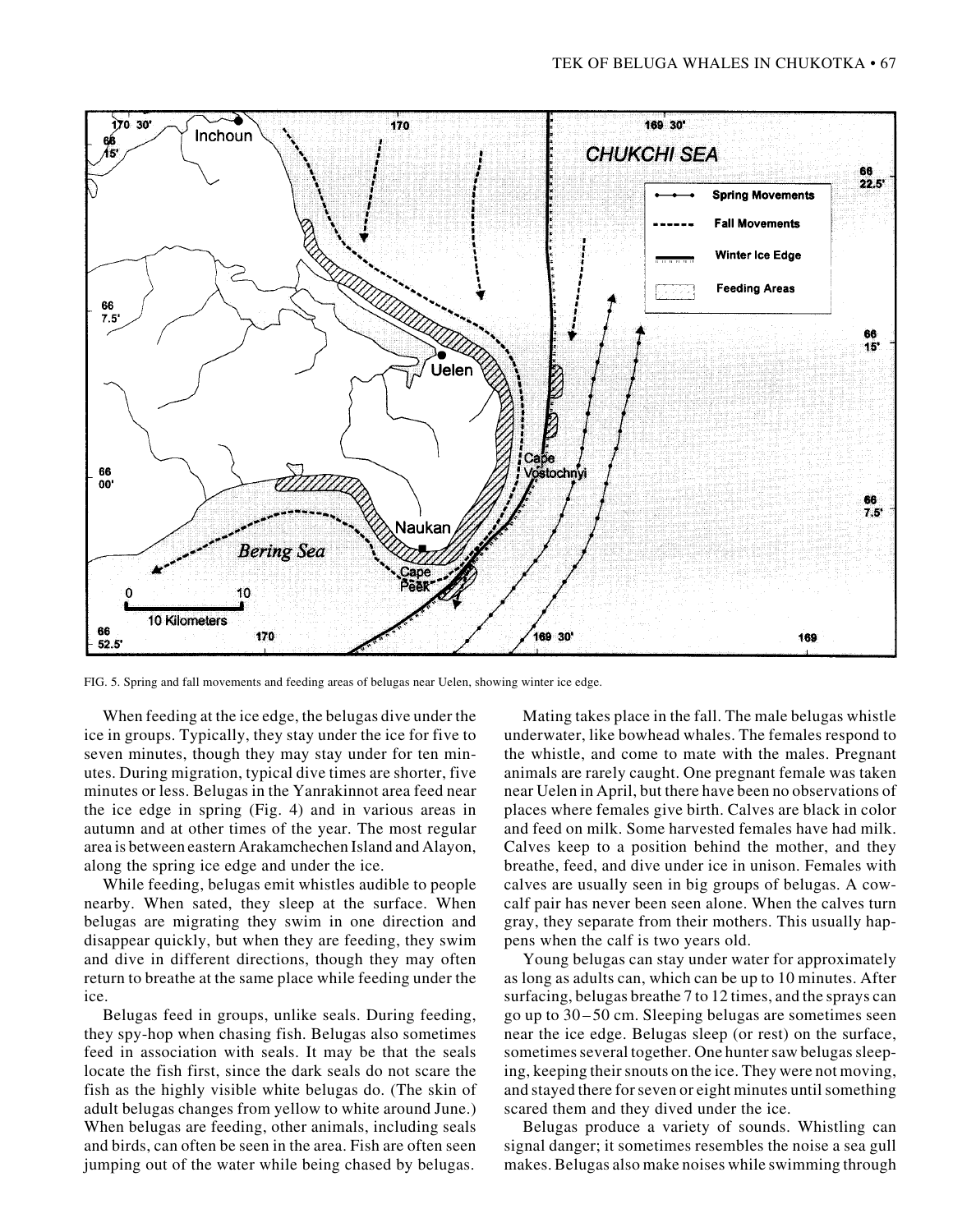the ice, and often this sounds like a moaning. One hunter described it as "a kind of inside noise, as if their noses were stuffed up."

Belugas follow ice and use it as a refuge from predators. They can break sea ice up to  $10-15$  cm thick by pushing the ice up with their foreheads, creating small hummocks that look like the roof of a house. These hummocks are characteristic of belugas. When seen on a flat pan of ice, they are a sure sign that belugas have been in the area. Usually, however, the belugas use holes and other openings or swim in open water. They avoid large areas of shore ice or of pack ice under pressure.

Belugas do not always recognize the hazards associated with ice. In late November 1984, many beluga whales were discovered trapped in the ice on the south side of Seniavin Strait (Fig. 4; see also Armstrong, 1985; Ivashin and Shevlagin, 1987). Their number was estimated by some to be 3000–4000 animals. Such an event had not been seen before, nor had the hunters heard of another such entrapment in Chukotka.

Some hunters say that when a strong wind blows, the belugas come closer to shore and head for calmer areas. At Uelen, belugas gather on the south side of the peninsula when a storm comes from the north (Fig. 5). Some hunters also observe that belugas go to areas with thin ice when the wind blows. In addition, belugas are seen to swim faster and raise their heads higher out of the water when it is windy. Other hunters see no such connection, stating that windy weather does not affect beluga whales, though the whitecaps on the water make them difficult to see. If belugas are feeding, they will continue to do so in a storm, as long as the fish remain and they are near the ice edge. Beluga whales are unafraid of shallow water, and often come within 10 m of shore, especially when pursuing fish.

Killer whales come to the area every summer. Some participants said that killer whales have been known to swim past belugas, and that killer whales do not hunt beluga whales. Another hunter said that killer whales are the greatest enemy of beluga whales, and that all marine mammals avoid killer whales. It may be that killer whales and belugas eat the same foods, or that other factors often bring them to the same place. Belugas appear to be afraid of walrus, especially the predatory single walrus. Walrus usually do not pay attention to belugas.

Belugas are often seen with bearded and spotted seals, and they appear not to fear each other. During the ice entrapment in Seniavin Strait, the seals and belugas shared breathing holes. Belugas are seen together with bowhead whales in spring and fall and with humpback whales (*Megaptera novaeangliae*) in fall. Belugas appear to surface near these large whales.

Sea gulls (*Larus* spp.), cormorants (*Phalacrocorax pelagicus*), guillemots (*Cepphus grylle* and *C. columba*), and eiders (*Somateria* spp.) are often seen near belugas, especially when the belugas are feeding. The birds usually feed independently, but perhaps from the same stock of fish. Seabirds are unafraid of belugas, since belugas don't eat them. Sea gulls seldom spent winters in the Sireniki area in the past, but now they are common.

# *Response to Disturbance*

Beluga whales are very sensitive to noises made by people. They are afraid of noises made on the ice by walking men, dogsleds, gunshots, and so on. When they flee noise while feeding, however, the whales return quickly, even after a shot. In the open sea, belugas flee whale boats and big ships. They can hear outboard motors from far away, and also avoid places where motors are operating on shore. When they are in large groups, they are not so wary and nervous: smaller groups frighten more easily. When belugas are feeding close to shore, they will flee if a person appears on the shore.

In some circumstances, however, belugas can become habituated to anthropogenic noise. During the ice entrapment, at first belugas fled when snow machines approached the breathing holes. After some time, however, they began to return within five minutes, and then they simply stopped reacting to the noise. This response can be regarded, however, as the behavior of weak and dying animals. In the Anadyr River, on the other hand, belugas have become used to the sounds of the port and other construction activities. While most belugas are afraid of this type of noise, the ones in the Anadyr River will swim close to the ships without fear. This fearless behavior may be due to the fact that belugas are not hunted in the Anadyr River.

#### DISCUSSION AND CONCLUSIONS

The information documented here extends what is found in the available literature on belugas in Chukotka (Tomilin, 1957; Kleinenberg et al., 1964; Sobolevsky and Mathisen, 1996), particularly with respect to distribution and behavior in winter. Kleinenberg et al. (1964) describe the general migratory pattern and the composition of migrating groups, as well as the association of belugas with fish and the sensitivity of local movements to tides. Their account of the prey species of belugas does not include a detailed description of the Bering and Chukchi Seas, but the species reported eaten by belugas in the Sea of Okhotsk include tomcod, arctic char, salmon, herring, and others, as well as invertebrates. Arctic cod is noted as a significant prey species in the Bering Sea. Similar results noted for the western Bering and Chukchi Seas (Seaman et al., 1982; Hazard, 1988) are also consistent with the results of this study.

Kleinenberg et al. (1964) also note that years of high continental runoff are associated with high concentrations of arctic cod near river mouths, which in turn attract high numbers of belugas. Years of low runoff, by contrast, lead to fewer fish at the river mouths and fewer belugas. Temperature and nutrients are the likely causative factors affecting the fish.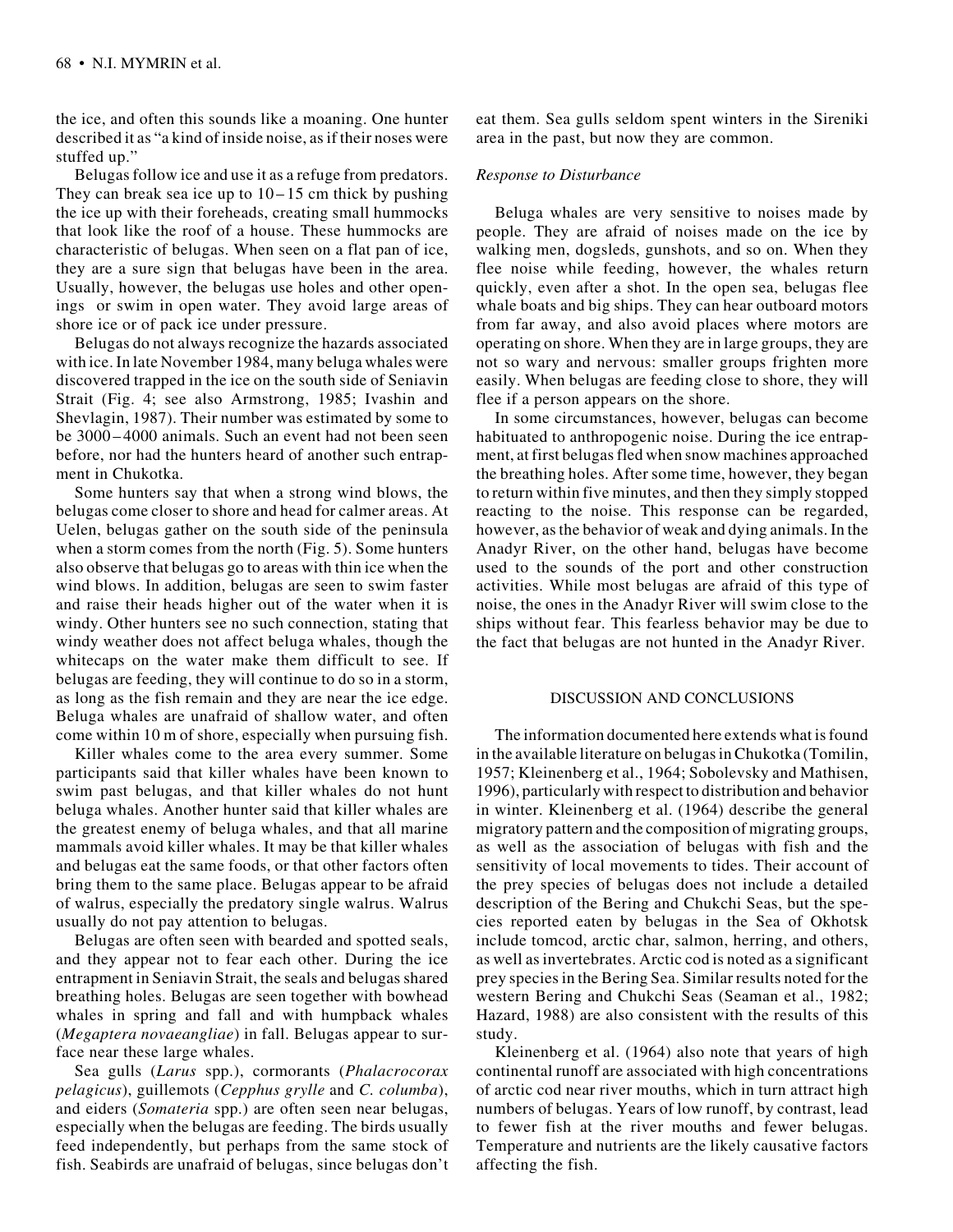The descriptions in this study of the size and composition of migrating groups of belugas are consistent with those of Kleinenberg et al. (1964). Males often travel separately, while mature females are most often found in mixed groups. Kleinenberg et al. report that no groups composed entirely of immature belugas are seen, while the recent account given by one hunter in Yanrakinnot of 300 immature belugas traveling together suggests that this may happen occasionally.

Other studies also note the variety of sounds made by belugas as well as their sensitivity to noise (Kleinenberg et al., 1964; Purves and Pilleri, 1983; Au, 1993; Richardson et al., 1995). They identify echolocation as a means by which belugas navigate in ice, and indicate the affinity of belugas for ice. These accounts are similar to those provided by the hunters in this study, describing a variety of sounds and the ability of belugas to identify large areas of pack ice or ice under pressure and avoid it.

The report that mating takes place in fall suggests several possible interpretations. Gestation may last a year or less, as Heide-Jørgensen and Teilmann (1994) report for belugas in West Greenland. In that case, calving would take place the following summer or fall, which is consistent with reports from other areas (Sergeant, 1973; Burns and Seaman, 1986; Heide-Jørgensen and Teilmann, 1994; Huntington et al., 1999). But gestation may last longer than a year. For belugas in Alaska, Burns and Seaman (1986) indicate a gestation period of 14.5 months and also suggest that delayed implantation may be possible. Such a gestation period would mean that fall breeding would lead to calving in late fall or early winter of the following year, a time for calving suggested by Tomilin (1957) but disputed by Kleinenberg et al. (1964). It is unknown whether delayed implantation could extend the interval between breeding and calving so that calving would occur 18 months or more after breeding (i.e., in the second spring after breeding).

The observation that fetuses are encountered infrequently may indicate sex-selective harvesting if certain migrating groups are targeted, or it may indicate nondetection of small fetuses (see discussion in Huntington et al., 1999). The observation that calves stay with their mothers for two years is consistent with estimates of lactation ranging from 12 to 32 months in other studies (Sergeant, 1973; Braham, 1984; Burns and Seaman, 1986), though different from the one-year lactation period reported by hunters in Alaska (Huntington et al., 1999).

The interactions described here of belugas with predators and potential predators are also similar to those described by Kleinenberg et al. (1964): they describe killer whales and polar bear as the main predators, but indicate that predatory single walrus are potential attackers, though their influence on the beluga population is likely small. The description herein of killer whales swimming past belugas is not found in published accounts. The observation of killer whales swimming past belugas has not been reported in previous published accounts.

The descriptions of beluga sensitivity to anthropogenic noise, which Kleinenberg et al. (1964) also report on the basis of whalers' observations, are similar to those described in Alaska (Huntington et al., 1999). When associated with hunting activity or in areas where belugas are hunted, belugas react quickly and adversely to even small noises. In areas without hunting pressure, however, belugas appear to habituate to frequent and loud noises, as in the Anadyr River (see discussion in Huntington et al., 1999; Richardson et al., 1995).

This paper is the first published work containing traditional knowledge of indigenous hunters of Chukotka. Most of the information and noteworthy observations came from older hunters who, when their hunting careers began, were little influenced by modern civilization. The interviews with these elders became most intensive when they spoke of events that happened between 1930 and 1950. (Several of the participants began hunting before the age of 10, and many of those still living continue to hunt. The information presented here thus includes current observations as well as historical ones.) While some initial group interviews were held with hunters in their thirties and forties, almost all of the information they provided was taken from books they had read. Sadly, the urgency of this research is underscored by the deaths of five of the participants during or shortly after the project period.

This situation, that the younger hunters (of belugas and other species) have little working understanding of the traditional knowledge of their elders, places serious obstacles in the path of developing traditional subsistence and perpetuating TEK in Chukotka. The education system in place for the past half-century has influenced peoples' skills, powers of observation, and other abilities. Many centuries-old traditions have also been lost. It is thus important that further efforts be made to document TEK in Chukotka both to record the knowledge that is available and to encourage greater efforts to perpetuate this knowledge and its associated practices within the communities of the region.

#### ACKNOWLEDGEMENTS

This research was funded by the National Science Foundation, with additional support from the U.S. Fish and Wildlife Service; the Department of Indian Affairs and Northern Development, Canada; and the Trust for Mutual Understanding. We are grateful to all for their assistance and encouragement.

The participants in the project from Sireniki were Pyotr Typykhkak, the late Nikolai Aleksandrovich Kavaugie, the late Timofei Panaugie, and the late Nikolai Nikolaevich Galgaugie. The participants in Novoe Chaplino were Vladimir Tagitutkak, the late Vladimir Nikolaevich Yatta, Vladimir Mikhailovich Nasukak, Anatoli Matveevich Ankatagin, and Pavel Ivanovich Luneut. The participants in Yanrakinnot were Konstantin Vasilievich Kimiechkin, Yevgeniy Ankalin, the late Konstantin Kovranto, and Leonid Alekseevich Kutilin. The participant in Uelen was Vasili Ivanovich Iorelo.